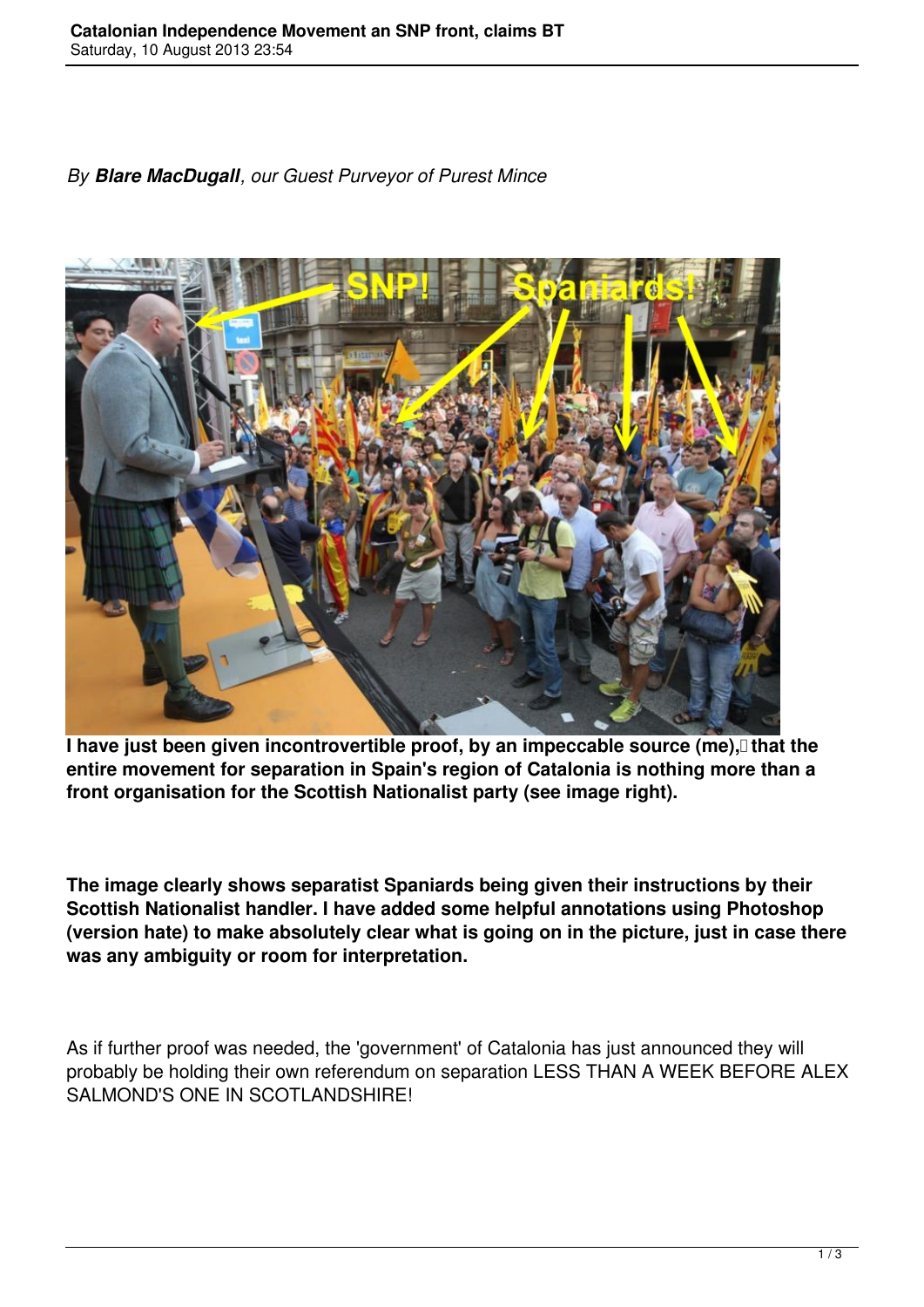This proves, beyond all possible doubt, that the two votes are being coordinated to give the natz the best chance of winning their referendum. It shows both that the SNP is clearly in charge in Spain and that the Spanish referendum is no more than a publicity exercise for Salmond's own separation plans.

In the same week, it has come to my attention that even our very name, Better Together, has been knocked-off by the Scottish National Health Service. This organisation is also a front for the SNP: it is run by the Scottish Executive, which is itself dictated to by Alex Salmond [©Anas Sarwar MP (hereditary)], and the name (SN-HS) is almost the same as that of the SN-P. What more proof of conspiracy do you need?

To make matters even worse, the health Service in Scotlandshire has been using the name 'better together' for their patient experience improvement programme since 2007 – that's almost 5 years before we even adopted the name for our own campaign. This is plagiarism by the SNHS in its most serious form – the retrospective kind.

But the prize for sheer cheek has to go to the swivel-eyed blogger, Rev Stu, who has reported on his dreadful, seditious blog that Labour and SNP supporters are both wary of alien invasion . And this is despite reports on this very channel that not only is alien invasion an inevitable consequence of separation, but that the current SNP-led Scottish Executive has no plans for how it would deal with such an eve[ntuality.](http://wingsoverscotland.com/data-mining-2/)

As any invading aliens from another planet would clearly be coming here to avail themselves of 'the best of both worlds', a phrase to which we own the copyright and which the separatists have already attempted to steal from us, it is obvious to me that invading alien species are also just a front for the SNP.

The Rev's 'poll' also found that 8% of Scot natz wold be happy to nuke London if there is a Tory government there. This proves beyond any doubt that Natz, and Jocks more widely are an enemy within who must not be appeased. We shall fight them on the beaches... [*Not the one in Dalgety bay, of course - we Brits got our revenge in there first! Ed* ]

The attempts by the separatists and their extraterrestrial allies to steal our language is an